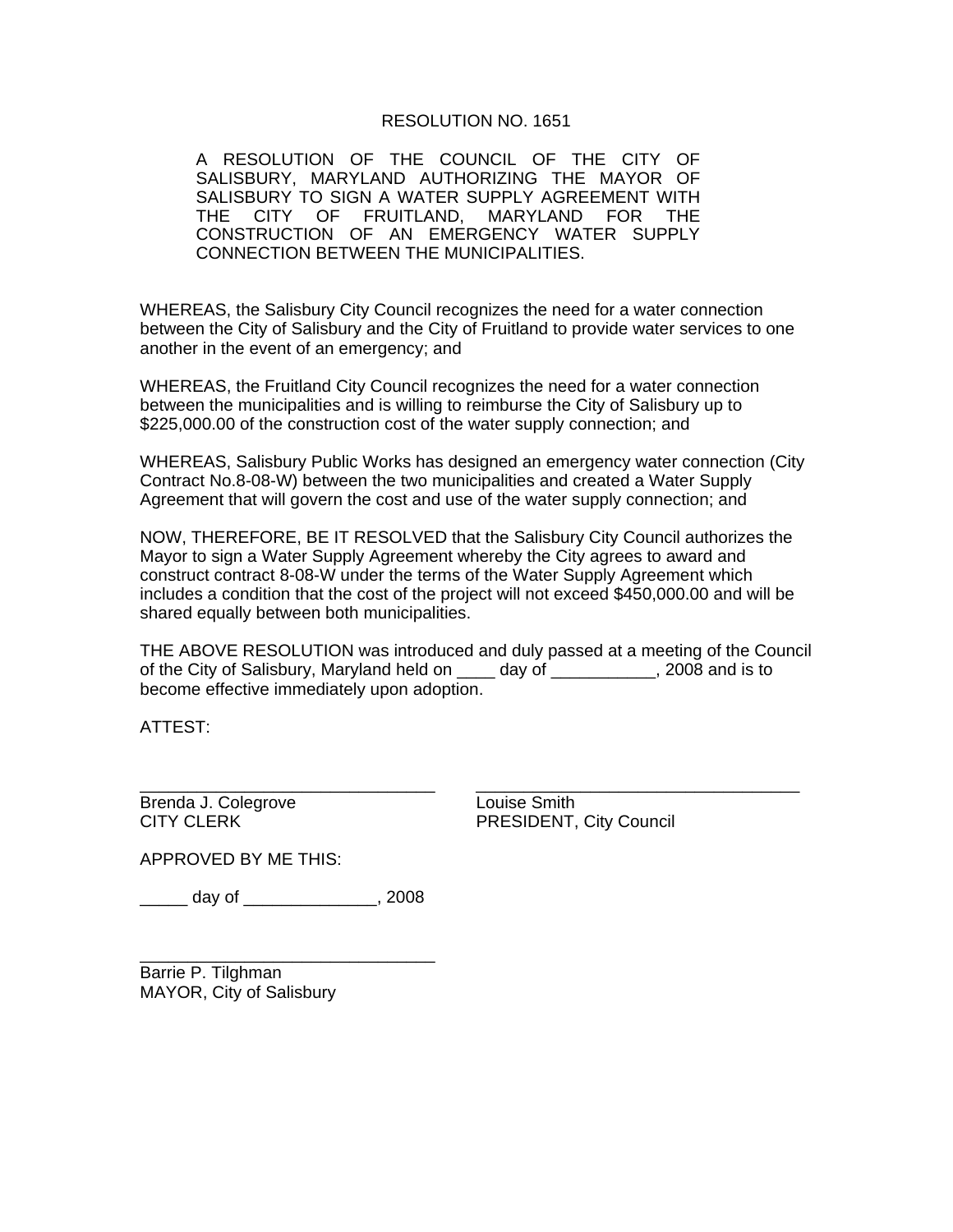#### WATER SUPPLY AGREEMENT

THIS WATER SUPPLY AGREEMENT, Made this \_\_\_\_\_\_\_\_\_\_\_\_\_\_\_\_ day of

\_\_\_\_\_\_\_\_\_\_\_\_\_\_\_\_\_\_, A.D. 2008,

#### BETWEEN:

CITY OF SALISBURY, a Maryland municipal corporation, of Salisbury, Wicomico County, Maryland, hereinafter called the "City of Salisbury",

### AND

CITY OF FRUITLAND, A Maryland municipal corporation, of Fruitland, Wicomico County, Maryland, hereinafter called the "City of Fruitland",

#### WITNESSETH

WHEREAS, the City of Salisbury is engaged in the corporate enterprise of providing and supplying water to consumers thereof within and throughout the corporate limits of the municipality known as Salisbury, in Wicomico County, Maryland, at rates approved by the City of Salisbury, by and through a water plant and water distribution system owned and operated by the City of Salisbury; and

WHEREAS, the City of Fruitland is engaged in the corporate enterprise of providing and supplying water to consumers thereof within and throughout the corporate limits of the municipality known as Fruitland, in Wicomico County, Maryland, at rates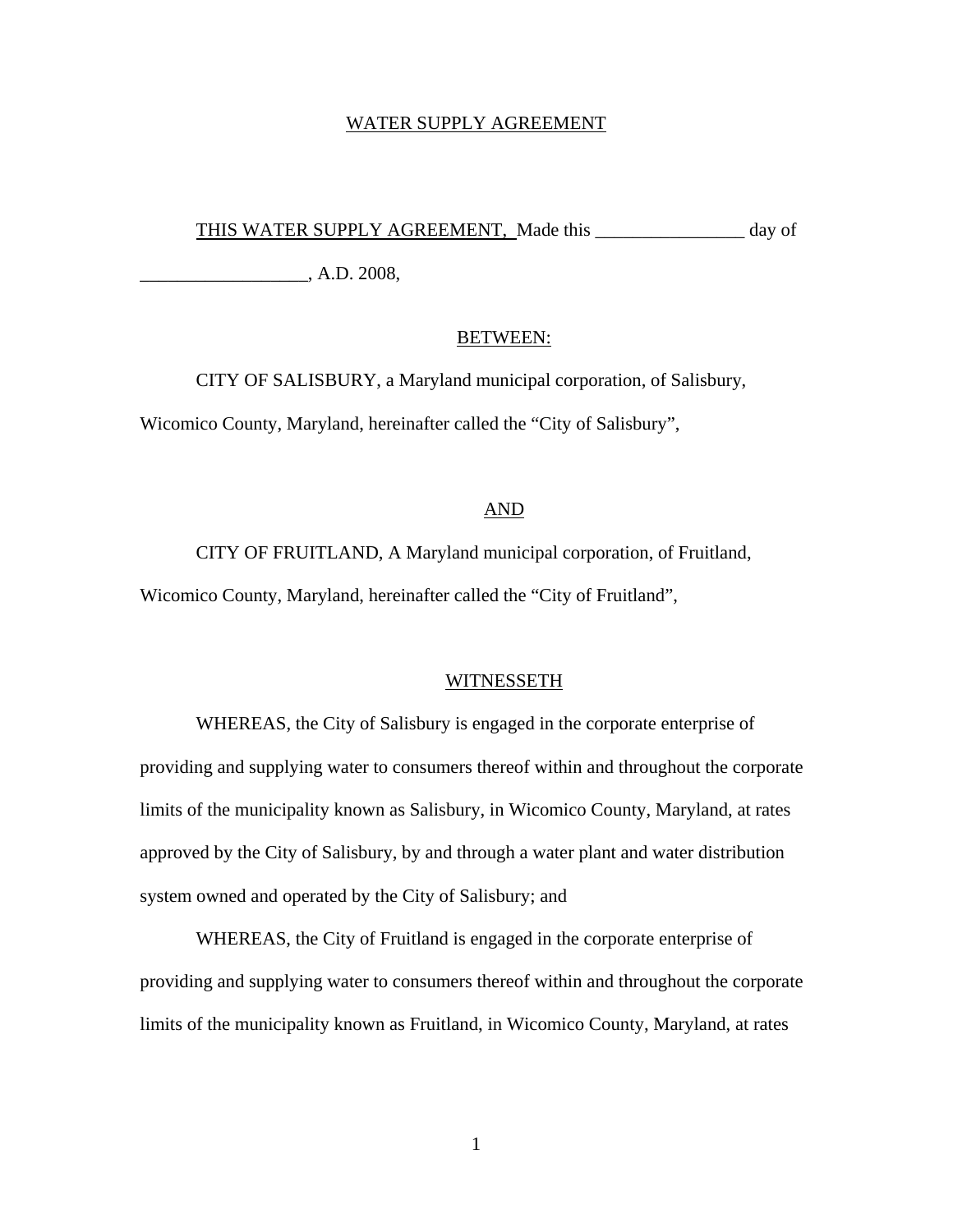approved by the City of Fruitland, by and through a water plant and water distribution system owned and operated by the City of Fruitland; and

WHEREAS, the municipal corporate limits of the City of Salisbury, on the one part, and the municipal corporate limits of the City of Fruitland, on the other part, as aforementioned, lie immediately adjacent one unto the other; and

WHEREAS, an emergency may arise, from time to time, either within the municipal corporate limits of the City of Salisbury, on the one part, or within the municipal corporate limits of the City of Fruitland, on the other part, whereby either the City of Salisbury, on the one part, or the City of Fruitland, on the other part, is unable to furnish and provide an adequate water supply through its own water plant and water distribution system to meet the demand therefore, either within the municipal corporate limits of the City of Salisbury, on the one part, or within the municipal corporate limits of the City of Fruitland, on the other part, as the case may be, throughout the duration of any such emergency, aforementioned; and

#### THEREFORE,

The City of Salisbury and City of Fruitland for and in consideration of the foregoing premises, and the mutual promises covenants and agreements hereinafter more particularly set forth, and the mutual performance thereof at the times and in the manner hereinafter more particularly stated, do hereby mutually promise, covenant and agree by and on behalf of themselves, and their respective successors and assigns, as the case may be, as follows: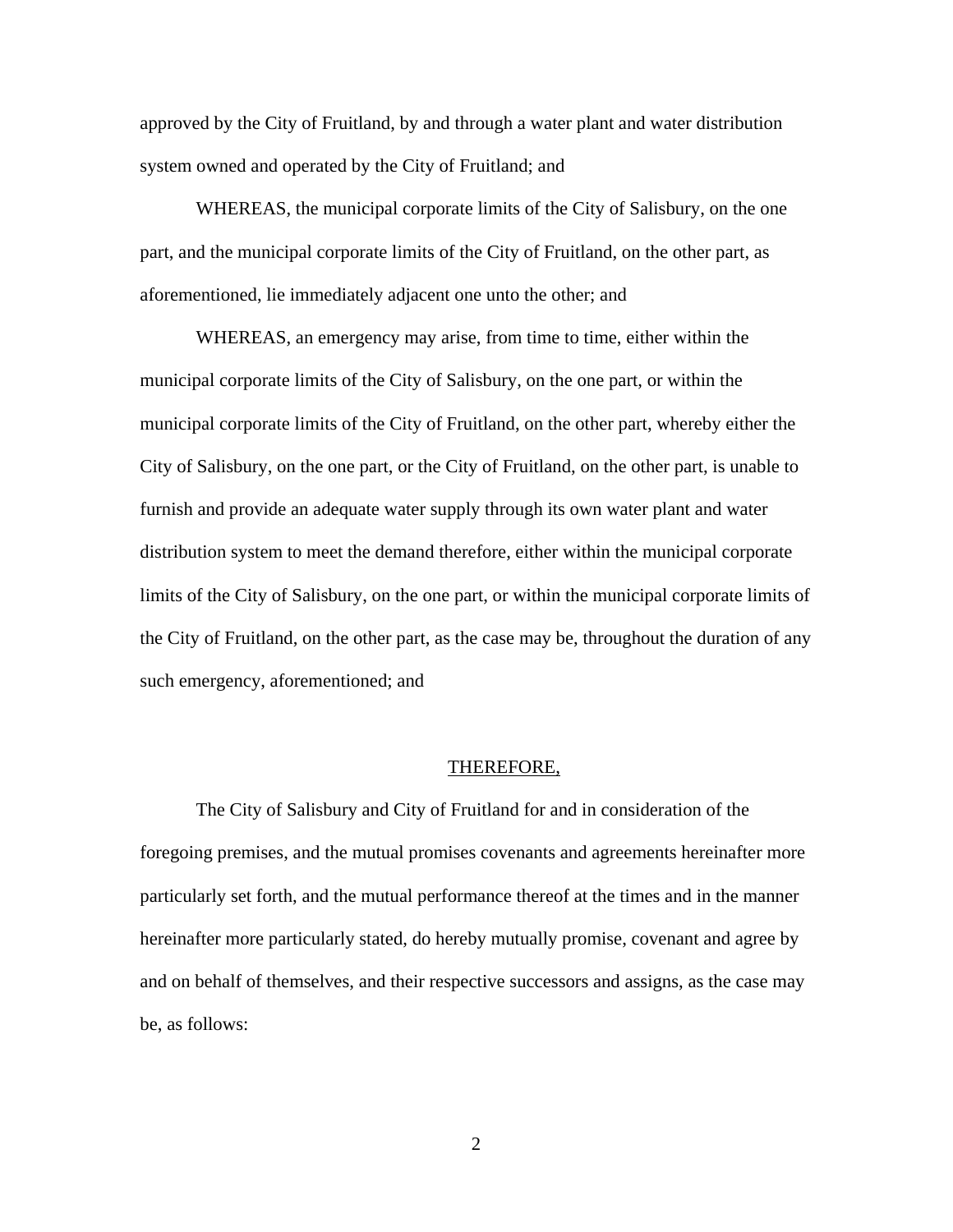(1) So long as this present Water Supply Agreement remains in force and effect, the City of Salisbury will furnish and provide the City of Fruitland with a supplemental supply of water from the water plant and water distribution system of the City of Salisbury which the City of Fruitland may then reasonably require, from time to time, and which the City of Salisbury can then reasonably furnish and provide, throughout the duration of any emergency which may hereafter arise within the present municipal corporate limits of the City of Fruitland or as such municipal corporate limits may hereafter be altered, enlarged or diminished under Maryland Law, together with service areas outside the corporate limits.

(2) So long as this present Water Supply Agreement remains in force and effect, the City of Fruitland will furnish and provide the City of Salisbury with a supplemental supply of water from the water plant and water distribution system of the City of Fruitland which the City of Salisbury may then reasonably require, from time to time, and which the City of Fruitland can then reasonably furnish and provide, throughout the duration of any emergency which may hereafter arise within the present municipal corporate limits of the City of Salisbury or as such municipal corporate limits may hereafter be altered, enlarged or diminished under Maryland Law together with service areas outside the corporate limits.

(3) For the purposes of this present Water Supply Agreement, an "emergency" shall be construed to mean any abnormal circumstance which may arise in the operation of the water plant and water distribution system of either the City of Salisbury or the City of Fruitland, as the case may be, or any abnormal temporary demand for a supply of water within the municipal corporate limits of the City of Salisbury or the municipal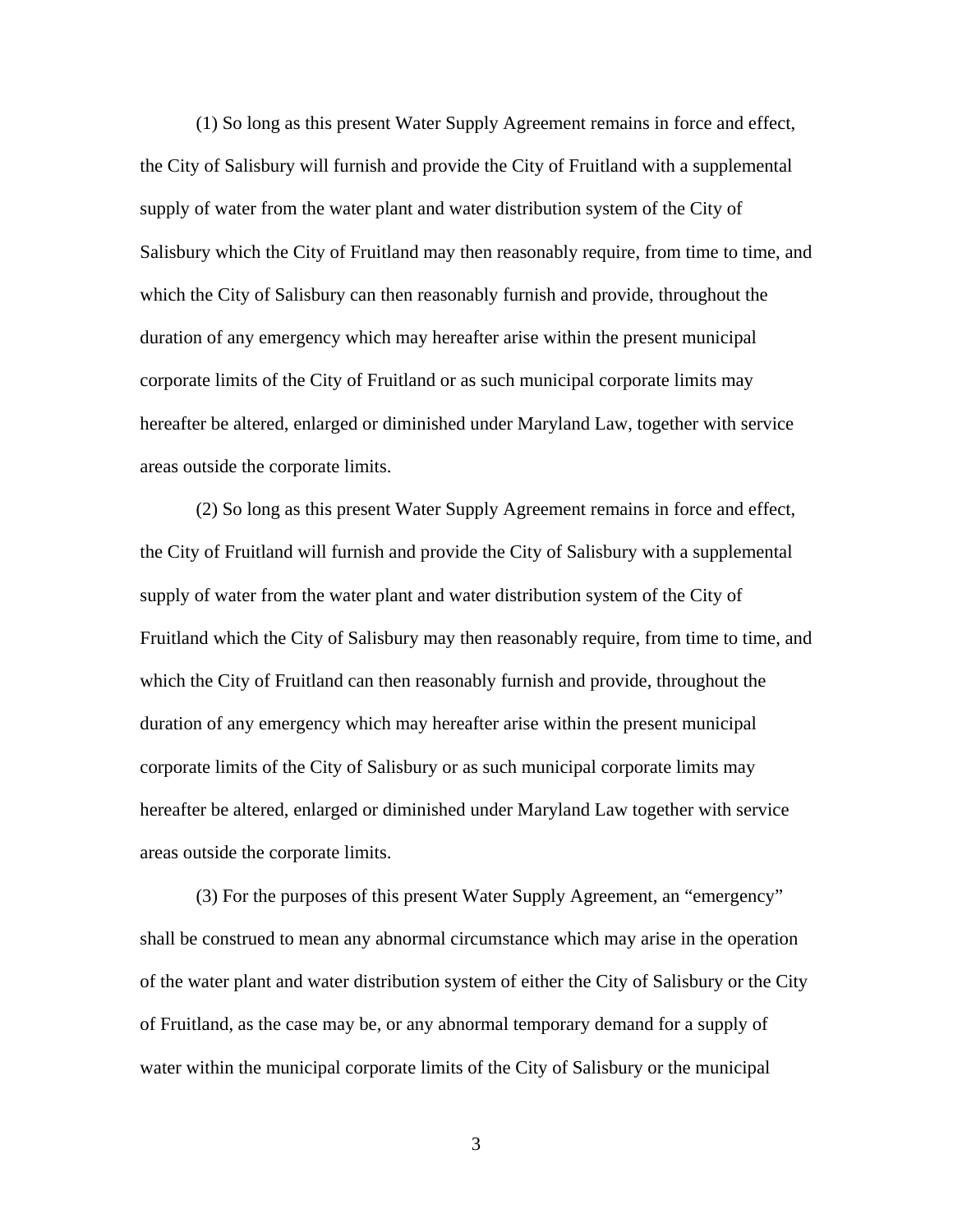corporate limits of the City of Fruitland, as the case may be, whereby the City of Salisbury or the City of Fruitland, together with service areas outside the corporate limits, respectively, is thereby rendered incapable of meeting the demand upon its own water plant and water distribution system for that supply of water which may then be reasonably required within the municipal corporate limits of the City of Salisbury or the municipal corporate limits of the City of Fruitland, or as such municipal corporate limits may hereafter be altered, enlarged or diminished under Maryland Law, as the case may be.

(4) Any such supplemental supply of water which the City of Salisbury may hereafter be required to furnish and provide unto the City of Fruitland, or which the City of Fruitland may hereafter be required to furnish and provide unto the City of Salisbury, from time to time, as aforementioned, shall be furnished and provided by the one unto the other, at a water delivery site located within the municipal corporate of the City of Salisbury, either adjacent or in close proximity to the common boundary line between the municipal corporate limits of the City of Salisbury and the municipal corporate limits of the City of Fruitland. The water delivery site, aforementioned, shall be improved with one water meter vault, equipped with one bi-directional eight-inch (8") water meters, water connections, water valves and other appurtenances, which may be required to connect and measure all water flowing from the water distribution system of the City of Salisbury into the water distribution system of the City of Fruitland, on the one part, as well as all water flowing from the water distribution system of the City of Fruitland into the water distribution system of the City of Salisbury, on the other part, as the case may be. Such water meter vault, meters, connections, valves and other appurtenances, as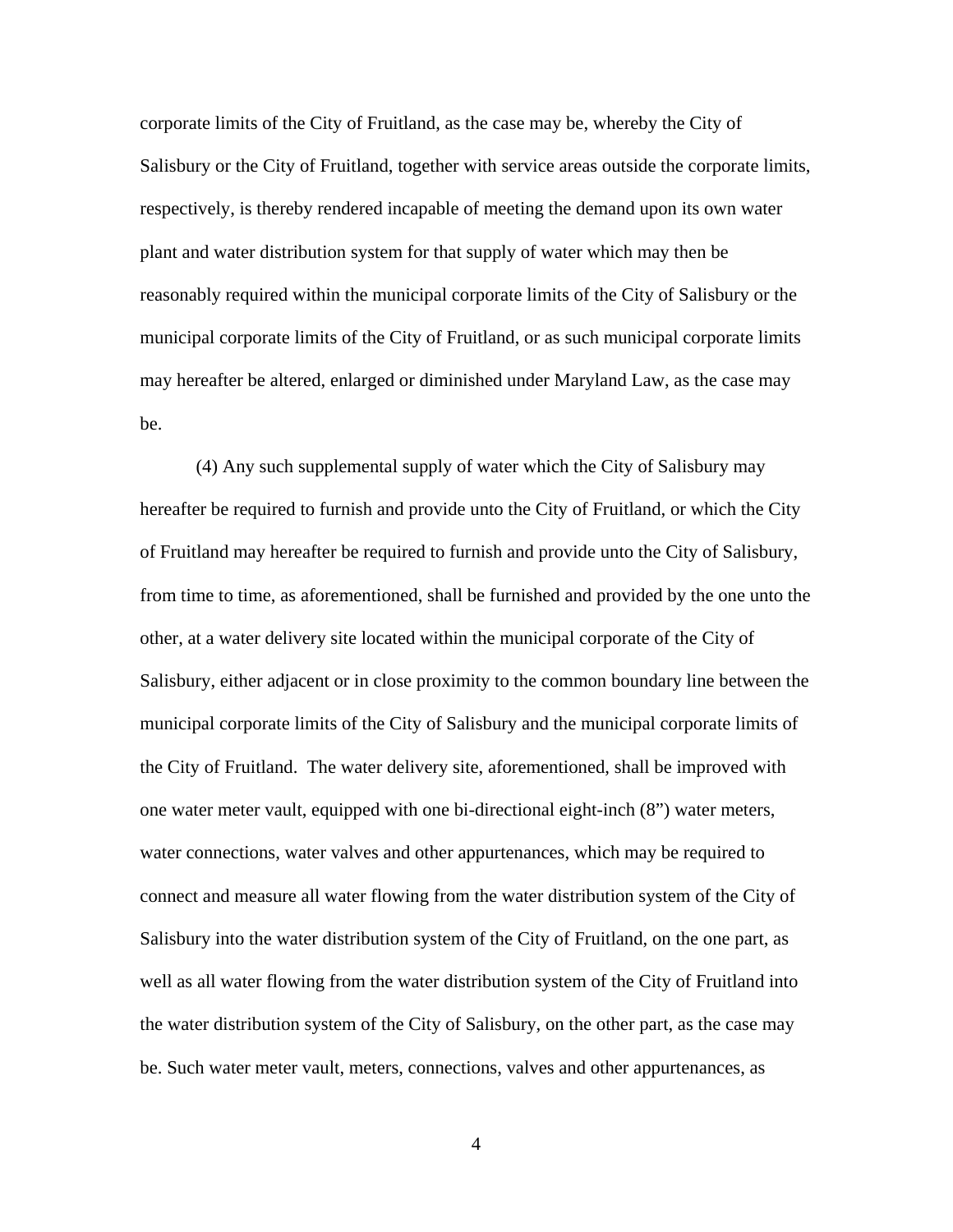aforementioned, shall be designed by and installed pursuant to the plans and specifications therefore.

(5) All reasonable costs and expenses which may be incurred for the acquisition of such water delivery site, as well as for the construction, installation, maintenance and replacement of the water meter vault, meters, connections, valves and other appurtenances, as aforementioned, shall be borne equally by the City of Salisbury and the City of Fruitland: PROVIDED, that the total costs and expenses of the initial acquisition, construction and installation thereof shall in no event exceed

Four Hundred and Fifty Thousand Dollars (\$450,000.00) \_\_\_\_\_, without the prior written approval of the City of Salisbury Director of Public Works and the City of Fruitland Utilities Director.

(6) Whenever the City of Salisbury or the City of Fruitland is confronted with an emergency caused by fire, requiring a supplemental supply of water from the water plant and water distribution system of the other, the one requiring such supplemental supply of water shall be entitled to obtain the same through the water delivery site, by activating the water delivery equipment thereof and shall immediately notify the other of any such emergency caused by any such fire, as aforementioned. It is recognized that either party may deny emergency supplemental water should its own water distribution or treatment system be in a state of emergency or unable to provide water to its own residents.

(7) Whenever the City of Salisbury or the City of Fruitland is confronted with any other emergency (aside from fire) caused by an abnormal circumstance in the operation of its water plant and water distribution system, or any abnormal temporary demand for a supply of water within the municipal corporate limits of the City of Salisbury, or the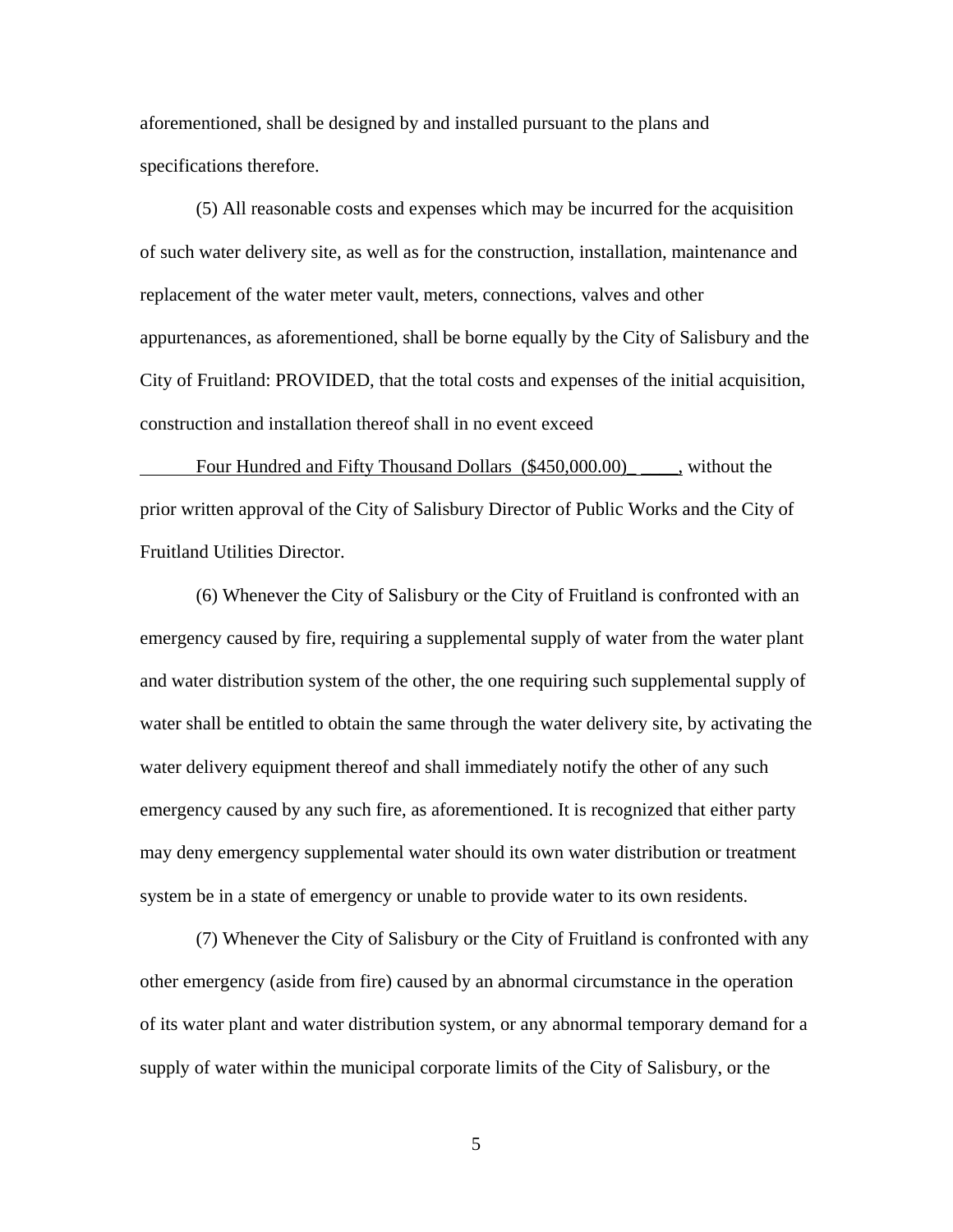municipal corporate limits of the City of Fruitland, together with service areas outside the corporate limits, as the case may be, and which other emergency requires a supplemental supply of water from the water plant and water distribution system or the other, the one requiring such supplemental supply of water shall only be entitled to obtain the same through the water delivery site, under the following conditions, viz:

(a) The recipient of such supplemental supply of water shall first notify the designated official, or an alternate official of the supplier thereof, either personally or by telephone, followed by facsimile or email notification, of the existence of any such emergency, the nature thereof, and the anticipated duration thereof;

(b) If no such designated official, or alternate official of the supplier can reasonably be notified personally or by telephone, as aforementioned, then and in such an event, the recipient of such supplemental supply of water shall give written notice of the existence of any such emergency, the nature thereof, and the anticipated duration thereof to the supplier by facsimile or email notification;

(c) After giving any such notice personally, or by telephone, or by facsimile or email, as aforesaid, the recipient of any such supplemental supply of water shall thereafter wait for a period of no less than thirty (30) minutes, except for a fire emergency, before activating the water delivery equipment at the water delivery site, aforementioned;

(d) For all circumstances, neither party shall receive a quantity of supplemental water that will cause the water pressure on the supply side to fall below twenty pounds per square inch (20psi).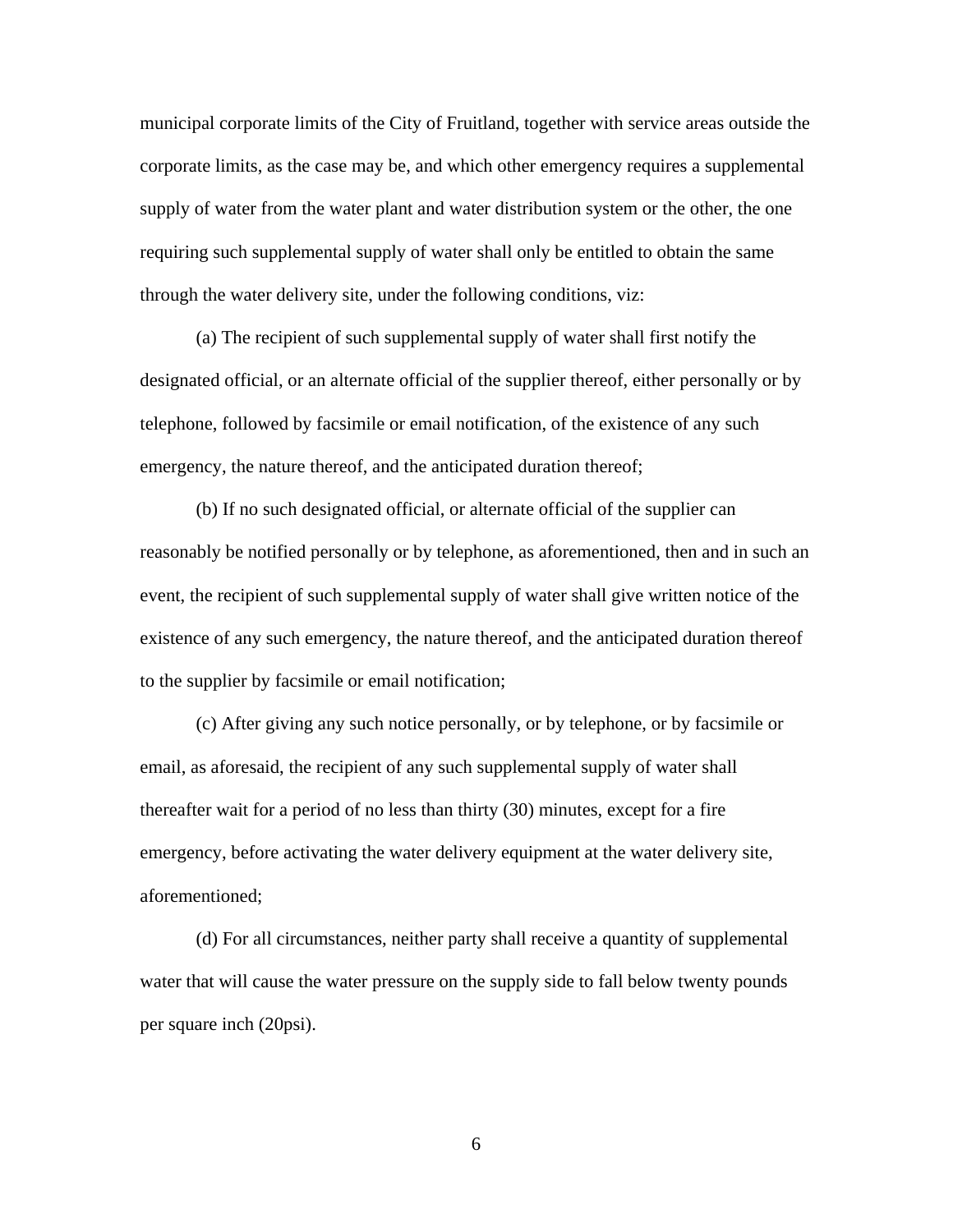(8) Except in an emergency caused by fire, as aforementioned, the supplier of any such supplemental supply of water, after a prompt and reasonable investigation of any such other emergency noticed by the recipient, as aforesaid, may deactivate (subject to the informal arbitration provision set forth herein) the same for the reason a) that no such emergency exists for the activation thereof, or b) that such emergency has ended, or c) that the supplier cannot then reasonably furnish and provide such supplemental supply of water unto the recipient. In any such an event, should the City of Salisbury and the City of Fruitland be unable to agree either upon the existence of any such emergency, the disagreement shall forthwith be submitted to the Wicomico County Public Works Director, or his designated representative, for prompt and speedy informal arbitration. In the event of informal arbitration of any such disagreement, the decision of the Wicomico County Director of Public Works, or his or her designated representative, shall be final. Both the City of Salisbury and City of Fruitland shall cooperate to permit arbitration at the earliest possible date. The City of Salisbury and City of Fruitland intend that the informal arbitration occur in one day, or less, with minimal written documentation.

In the event an emergency lasts longer than ninety (90) days, the parties agree to negotiate a separate agreement for that specific emergency event.

(9) The bi-directional water meter maintained at the water delivery site, aforementioned, measuring the supplemental supply of water flowing from the water plant and water distribution system of the City of Salisbury into the water distribution system of the City of Fruitland, as well as the supplemental supply of water flowing from the water plant and water distribution system of the City of Fruitland into the water distribution system of the City of Salisbury, as the case may be, shall each be mutually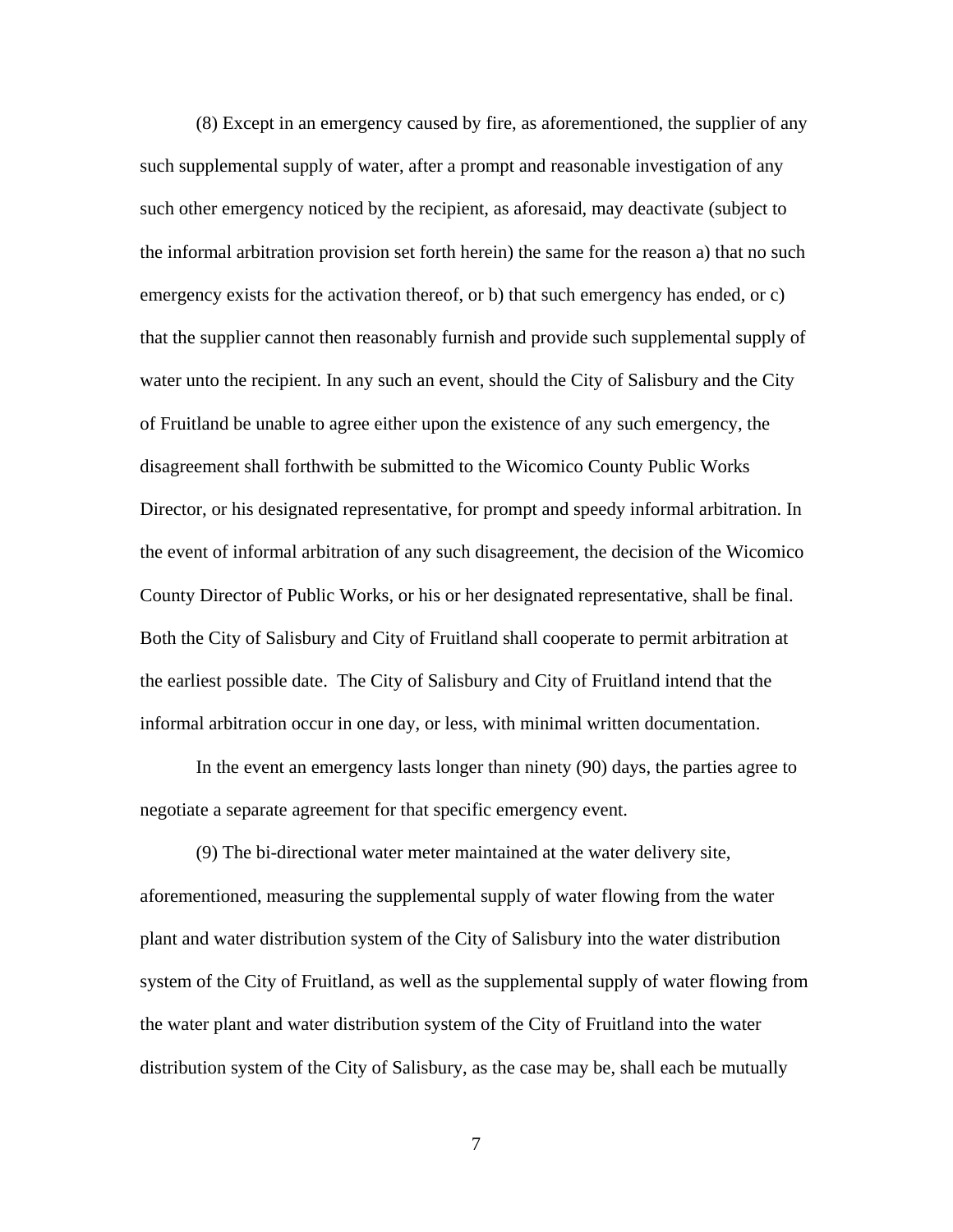read by the appropriate officials of the City of Salisbury and the City of Fruitland, at the end of each quarter-annual period ending on March  $31<sup>st</sup>$ , June  $30<sup>th</sup>$ , September  $30<sup>th</sup>$ , and December  $31<sup>st</sup>$ , respectively, of each calendar year, and the lesser reading for each such quarter-annual period shall be subtracted from the greater reading for each such quarterannual period. Thereupon, the recipient of the greater supply of water for each such quarter-annual period shall pay the supplier thereof for the difference between the lesser and the greater, aforementioned, at the quarter-annual service rate established therefore by the City of Fruitland and the City of Salisbury, from time to time, for: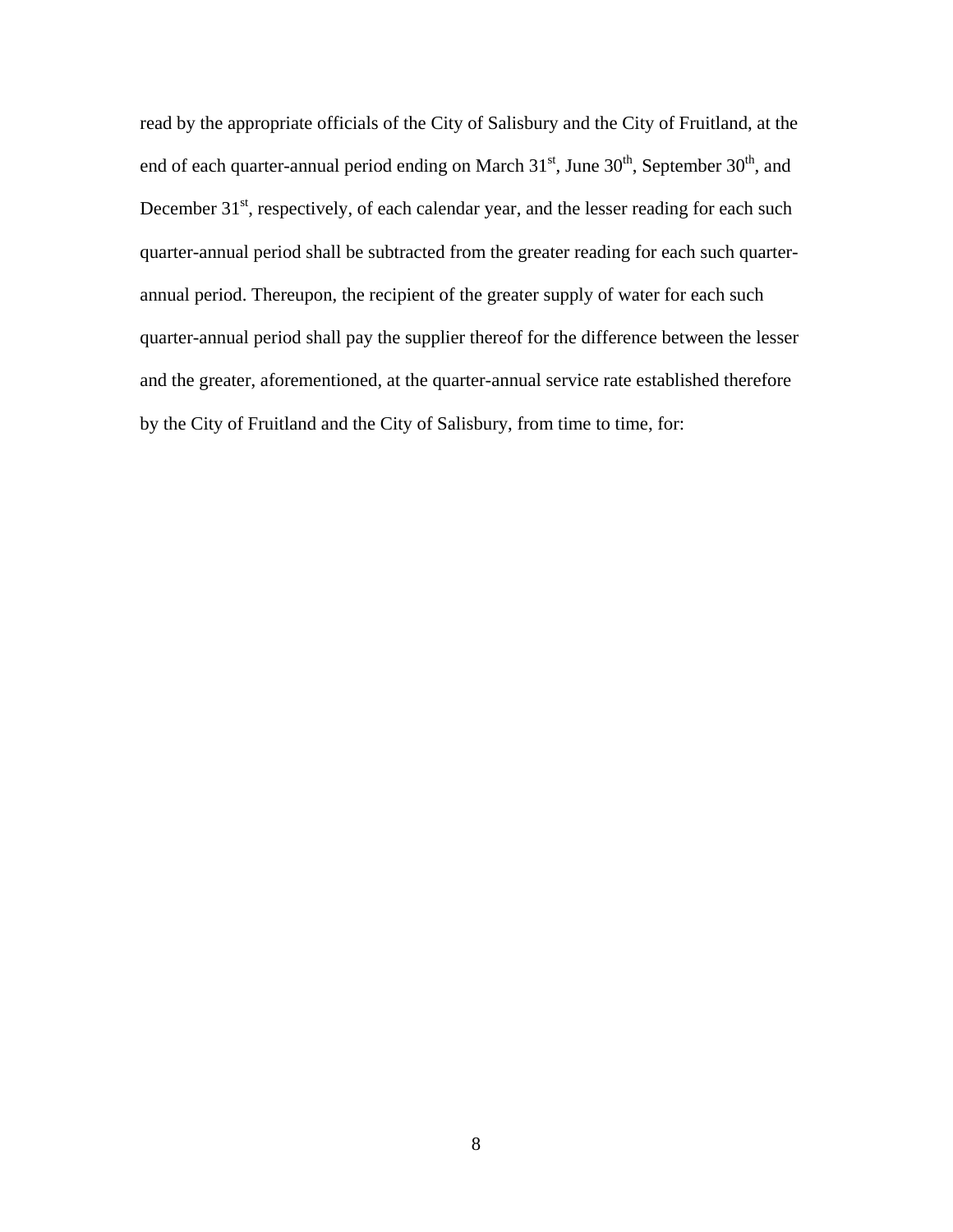# ITEM QUARTER-ANNUAL RATE

Service Connection

Excess use charge, per Meter (Service charge per 1000 gallons)

(10) For the purpose of personal notice or notice by telephone, in pursuance of this present Water Supply Agreement, the present names, addresses and telephone

numbers of the designated officials and alternate officials of the City of Salisbury and the

City of Fruitland, respectively, are as follows:

 City of Salisbury - City Administrator, or Department of Public Works - Director 125 Division Street Salisbury, Maryland 21801 Telephone No. (410) 548 – 3170 Fax No: (410) 548 – 3107

 City of Fruitland – Utilities Director Address: 401 East Main Street, Fruitland, Maryland 21826 Telephone No. (443) 497 - 1067 Fax No. (410) 548 - 4354

It shall be the duty of the City of Salisbury and the City of Fruitland, respectively, to keep current the respective designated officials, alternate officials, and designated locations, respectively, by written notice of any changes therein unto the other.

(11) This present Water Supply Agreement shall become effective and binding upon the City of Salisbury and the City of Fruitland, respectively, after the City of Fruitland has secured the approval of the City Council, and the City of Salisbury has secured the approval of the Mayor and City Council.

(12) Notwithstanding any or all of the foregoing provisions this Water Supply Agreement may be finally terminated by either party hereto by serving upon the other party hereto a written Notice of Termination at least three (3) calendar months prior to